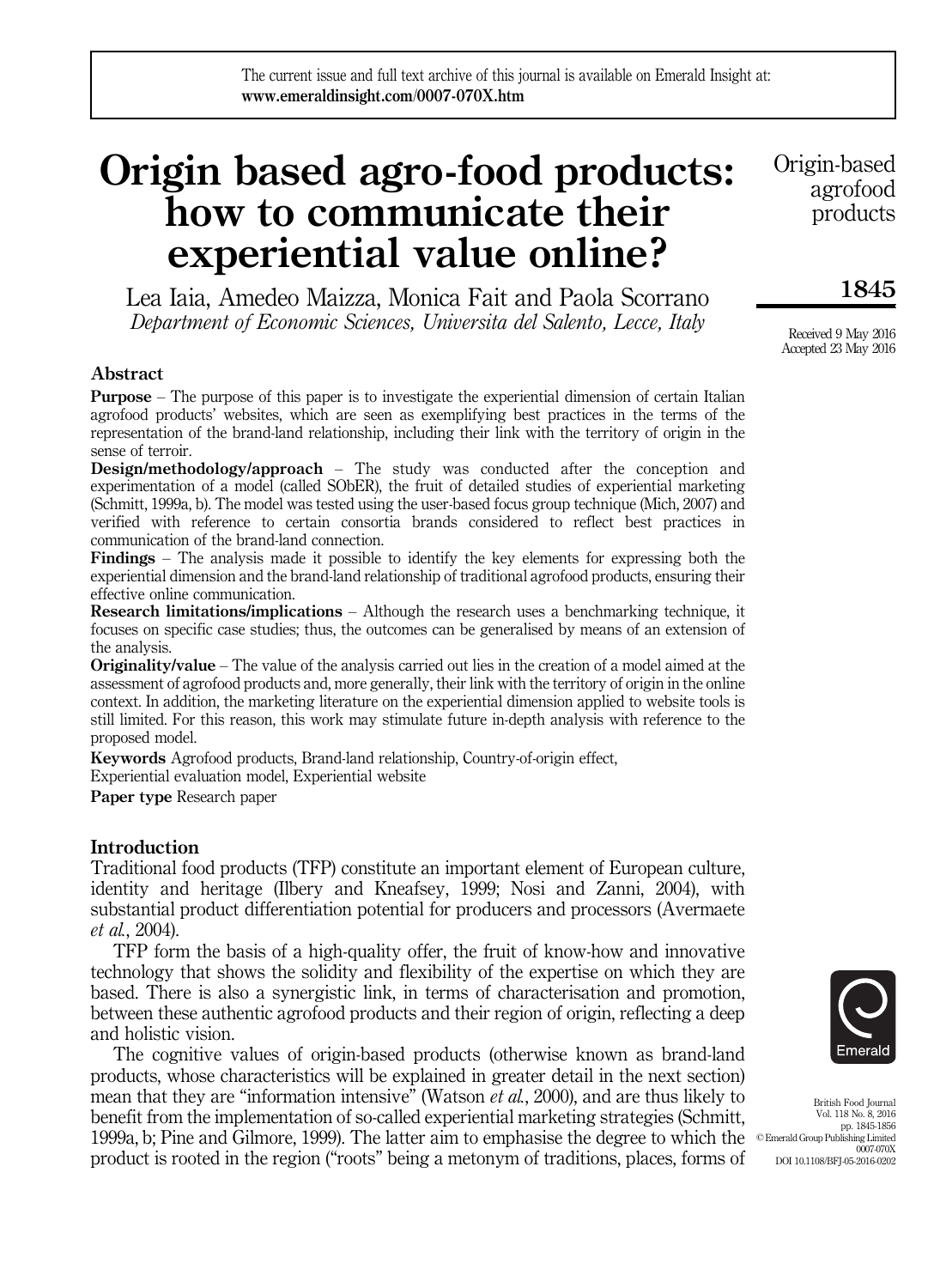production and people), which can become a substantial element of differentiation (Antonelli, 2006, 2003; Caroli, 2006), thereby generating a competitive advantage for those products. BFJ 118,8

#### Theoretical background

The geographical, cultural, historic and social components of authentic products mean that they are categorised as "hedonistic" (Holbrook, 1980; Hirschman and Holbrook, 1982; Chaudhuri and Holbrook, 2001). Indeed, they tend to occupy  $-$  in the dynamics of consumption – a space that is not definable as the mere satisfaction of a need. They are also – and above all – characterised by the full involvement of the consumer, which transcends the product and has complementary effects, linked to the sensations and emotions targeted by experiential marketing. The customers thus become the protagonists of their own experience of consumption, expressed in their curiosity to learn about and visit the places of production, to participate in "memorable" events and to enjoy unique and unrepeatable experiences (Pencarelli and Forlani, 2006; Pine and Gilmore, 1999; Schmitt, 1999a, b).

#### Origin-based products: the brand-land connection

In the last few years there has been an increased interest in foods that are linked with a place or region of origin (Tregear et al., 1997; Verbeke, 2009). Consumers increasingly demand foods with a traditional character or image, which are often perceived as higher quality (Chambers et al., 2007; Fandos and Flavián, 2006), and more sustainable foods (Asebo et al., 2007; Risku-Norja et al., 2008), which fulfil a need for cultural identity and ethnocentrism (Chambers et al., 2007; Chryssochoidis et al., 2007; Vermeir and Verbeke, 2008). According to the literature, a TFP is characterised by territory, culture and cooperation between the individuals operating in that territory (Bertozzi, 1998). A sociological definition suggests that a traditional product must be linked to a specific territory or region and it must also be part of a set of traditions because this will ensure its continuity over time ( Jordana, 2000). Authentic products, in French known as produits du terroir (Arfini et al., 2010), are products characterised by a close and indissoluble link with a specific terroir, i.e. with the geographical and human identity of their region of origin. In this sense, it is clear that authentic agrofood products are as much the fruit of the physical resources existing in the region as they are of the human factor. The latter is associated with production methods, which in turn reflect the co-evolution of the experience (the historical, cultural and social dimensions) of the place of origin, i.e. the process by which knowledge becomes heritage (Bérard and Marchenay, 2004).

On all of this depends the deep-seated link (here called the brand-land relationship) that such products have with their respective place of production in the wider sense, since the features that make then authentic are not replicable or "exportable" beyond that specific context (Mastroberardino, 2004; Maizza et al., 2003). The identity of a region (place-identity – Siano, 2001; Siano et al., 2008), from which the specific character of the products arises, is the direct consequence of its traditional economic activities (place-personality), which determine the place-image. The latter needs to be suitably communicated to consumers, so as to ensure consistency with both the place-personality and place-identity. In this way a single construct is created, identifiable in the brand-land connection, so that the consumer associates the authentic features of the product (and thus of the brand) with those of the relative region of origin (i.e. the land), as demonstrated by numerous studies of the country-of-origin effect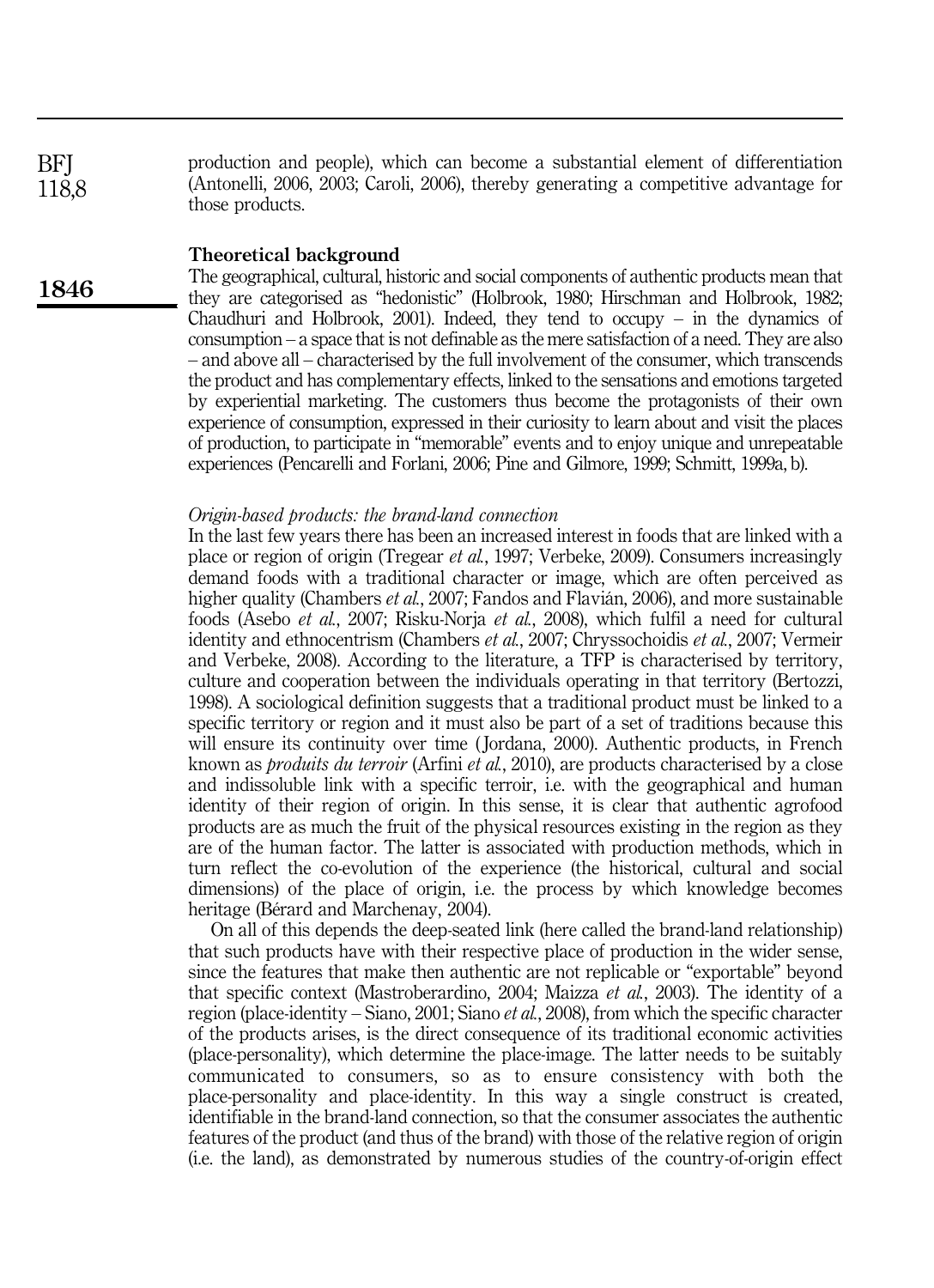(Peterson and Jolibert, 1995; Roth and Romeo, 1992; Usunier and Cestre, 2007; Maizza and Iazzi, 2011). In this way land and brand become synonymous and thus, via consumer loyalty, they are able to create equity for a plurality of subjects.

#### The experiential content of authentic products – the theoretical model of reference

The considerations set out above resonate with the principles of experiential marketing (Pine and Gilmore, 1999; Schmitt, 1999a, b), since they enable a change of perspective: it is no longer a question of promoting just the company product or service, but the experience that can enhance its value, which then becomes "unique and unrepeatable" for the consumer (Pine and Gilmore, 1999; Schmitt, 1999a, b).

By adopting this approach, which falls within the scope of customer experience management (Ferraresi and Schmitt, 2006), companies create and implement a strategy for managing the consumer's experience of the product, in which contexts of use and consumption are analysed, designed and proposed. In order to achieve this experiential involvement, it is essential to emphasise the product's historical, cultural and social components so as to involve customers by establishing a stable relationship with them, i.e. brand loyalty (Chaudhuri and Holbrook, 2001).

An interesting model with which to analyse and understand consumer experience has been proposed by Schmitt (2003). It is based on the combination of five strategic experiential modules (SEMs) and various experience providers (ExPros). The modules represent different kinds of consumer experience and the relationship between the customer and the object (company, brand, product, etc). They include: sense, experiences involving sensory perception; feel, experiences involving feelings and emotions; think, creative and cognitive experiences; act, experiences involving the physical dimension; relate, experiences resulting from relating to a group. Experience starts with ExPros, which are nothing but the stimulus – communication, visual identity, design, co-branding, website or social media, people – which enables the formation of an experience for the consumer. Analysing the experiential dimension of the customer means building a relational platform that revolves around the experience of the customer and benefits from it in terms of brand loyalty.

#### Research hypotheses

This paper is based on the following logical construct: in order to become well-known, authentic agrofood products must express their link with their region of origin by means of forms of online communication that recall experiential aspects and emphasise the brand-land connection.

In accordance with the literature on customer experience management (Schmitt, 2003) this study therefore aims to analyse the experiential dimension of the websites of brand-land products, to see how they ensure that the consumer perceives such products as specific and authentic (Gilmore and Pine, 2009). It is assumed that the implementation of marketing and communication strategies based on "experienceproviding" websites (Ferraresi and Schmitt, 2006) can enable the local dimension to enter the global context. This makes it possible to create a virtuous circle between virtual and real worlds in which brand notoriety is consolidated and becomes self-sustaining, enabling the region itself (the land) to become a brand.

Specifically, the research focused on websites, considering their importance in company communication (Berthon *et al.*, 1996a, b) given the information transmitted to the consumer and the emotions it can stir (Hoffman and Novak, 1996; Rodgers and Thorson, 2000). The presence of both elements (informative and emotional) appears to

Origin-based agrofood products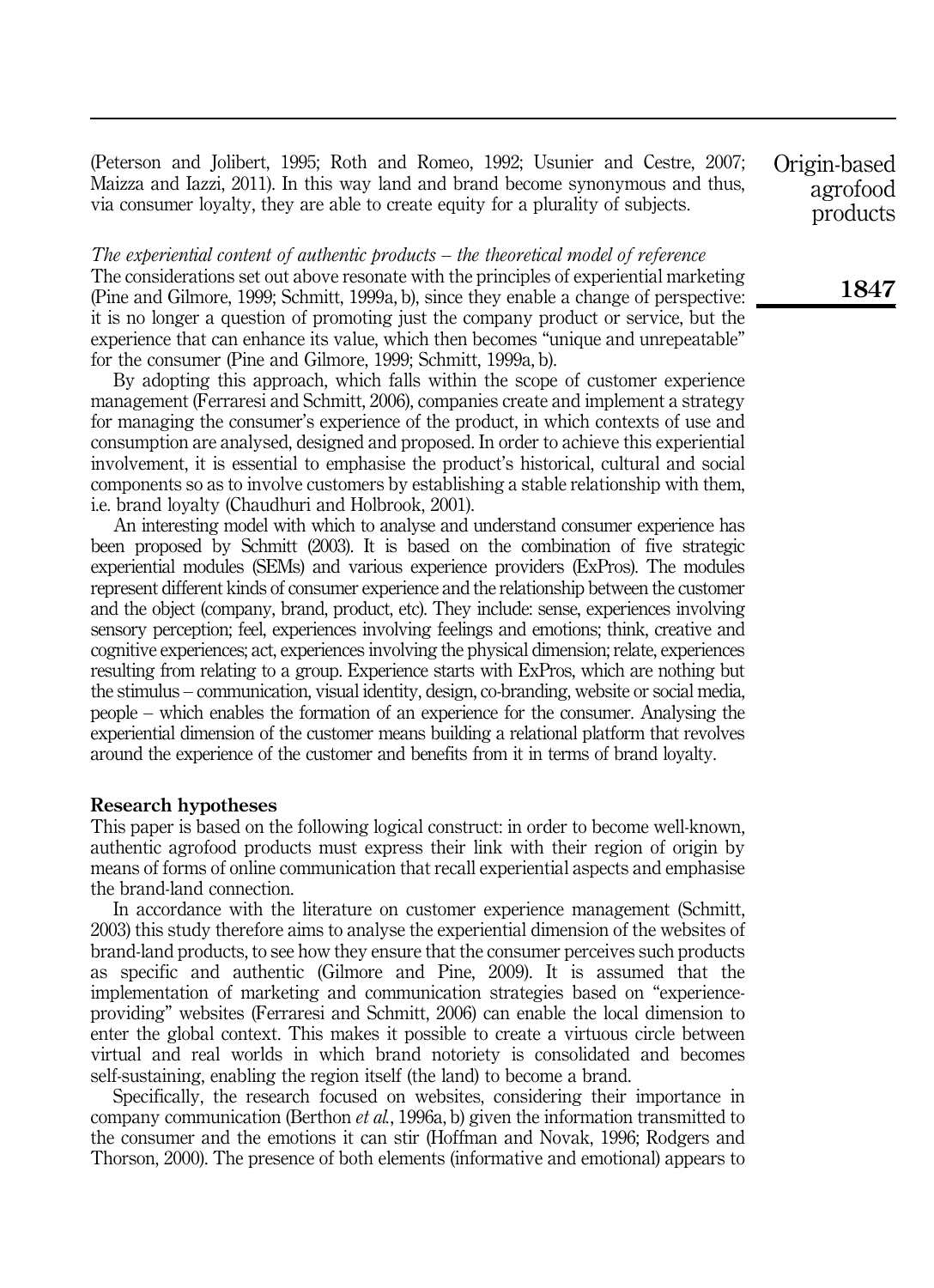be fundamental for creating full involvement and establishing a stable relationship with the consumer (Bezijan-Avery, 1998; Novak *et al.*, 2000).

The present analysis, based on brand-land products, which carry within themselves a cognitive-hedonistic component, focused on the experiential aspect of company websites, seeking to understand what characteristics are perceived most strongly.

This study is therefore based on the following hypothesis.

The company website represents a means of communication between the consumer and the company, which must also be able to create consumer involvement (measurable by means of specific factors such as the duration of the visit, return visits, etc.). The recourse to an experiential logic in web communication can facilitate/emphasise the brand-land connection, increasing the brand's notoriety (a pre-condition for competitive success) and the competitive capacity of authentic (brand-land) agrofood products. This logic also takes account of the factors that prompt the consumer to visit a website; the formation of their perceptions (Rodgers and Thorson, 2000; Rodgers et al., 2007); and the potential significance of the emotional dimension for products with a high cognitive content.

In order to verify this hypothesis, an answer was sought to the following question. What are the key elements for transmitting the experiential dimension and the brand-land connection of authentic agrofood products in online communication?

#### Methodological approach

In order to determine and assess a website's experiential dimension, whose purpose is to highlight experiential aspects and emphasise the brand-land connection (ExPro) the SObER model (selection, observation, evaluation and ranking) was conceived. The method is divided into the following steps:

- (1) Identification and selection of the key elements with which to assess a website's experiential dimension (selection), on the basis of each SEM. In order to observe the value attributed to brand-land products by web users, the SEMs were arranged as follows (Figure 1).
- (2) Observation of the behaviour of consumers (observation), in order to analyse:
	- the use of content, via navigation on the website;
	- the perception of the experiential aspects, via comparative assessment of the key elements identified in point 1; and
	- the degree of involvement that follows from these elements.

For this purpose, a user-based focus group (Mich, 2007) was set up, with the participation of web marketing experts and people with knowledge of the agrofood sector, consisting of: two consumers, two food journalists, two entrepreneurs and two marketing professors. The user-based focus group lasted 100 minutes and took place in May 2015. Participants were told the research objectives and asked to give an evaluation on a five-point scale (see point 3). This led to a final evaluation of the experiential dimension, which expressed the interviewees' summary verdict.

(3) Processing of the opinions expressed by the interviewees (evaluation and ranking), useful for ranking the experiential content of the websites considered. The SEMs were evaluated by consumers on the basis of a Likert's scale  $(1 = not$ important,  $5 = \text{very important}$ . In this way it was possible to quantify the degree of importance assigned to the experiential dimension of each website[1].

1848

**BFI** 118,8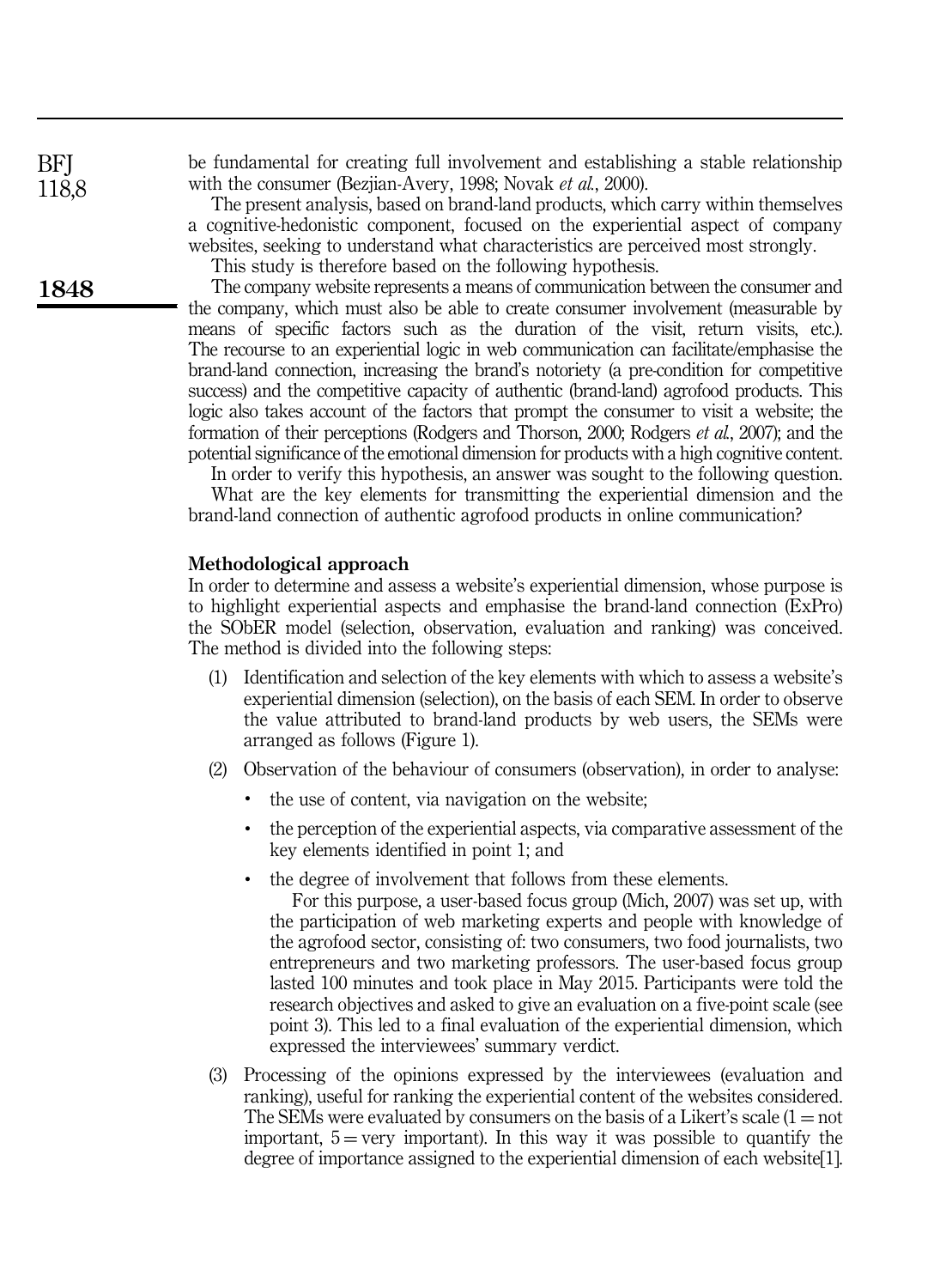

This model was tested by analysing the communication strategies of certain consortia brands considered to reflect best practices in communication based on the link between the product and its region of origin. These cases of excellence were identified with reference to previous research that studied in detail the salient aspects of web communication. Specifically, this study looked at the Consortia[2] responsible for: Chianti Classico, Parmigiano Reggiano and Prosciutto di Parma (for further details see: [www.chianticlassico.com;](www.chianticlassico.com) [www.parmigianoreggiano.com;](www.parmigianoreggiano.com) [www.prosciuttodiparma.](www.prosciuttodiparma.com) [com](www.prosciuttodiparma.com); Maizza et al., 2013; Scorrano, 2013; Fait et al., 2013; Scorrano et al., 2013; Fait and Trio, 2011a, b).

This phase was conducted in accordance with the case study approach (Gummesson, 2000; Yin, 2013) and an information-oriented selection perspective, which makes it possible to maximise the usefulness of information from small samples and single cases selected on the basis of expectations about their information content (Flyvbjerg, 2004). The selected case is paradigmatic, suitable for validating the model, since it makes it possible to explore a phenomenon by means of a specific context whose key elements can be considered, by analogy, to be relevant to the phenomenon in question (Eisenhardt, 1989; Siggelkow, 2007). While recognising the limits of this method, whose results cannot be generalised, it can still be considered suitable for generating a qualitative information flow that serves to enhance learning (Flyvbjerg, 2006) and test the created model.

## The experiential content of web communication in the best cases of the brand-land combination

From the observation of user behaviour (surfing) and the comparison of users' responses it emerged that the attention of consumers (perceived topics/ SEMs) is focused mainly on the presentation of the product in a holistic and regional key (the common thread linking the five SEMs). Indeed, the descriptions of the products proposed by the websites analysed stress their authenticity and uniqueness, and hence their non-reproducibility outside the region in which they are made; in the mind of the consumer this connects and indissolubly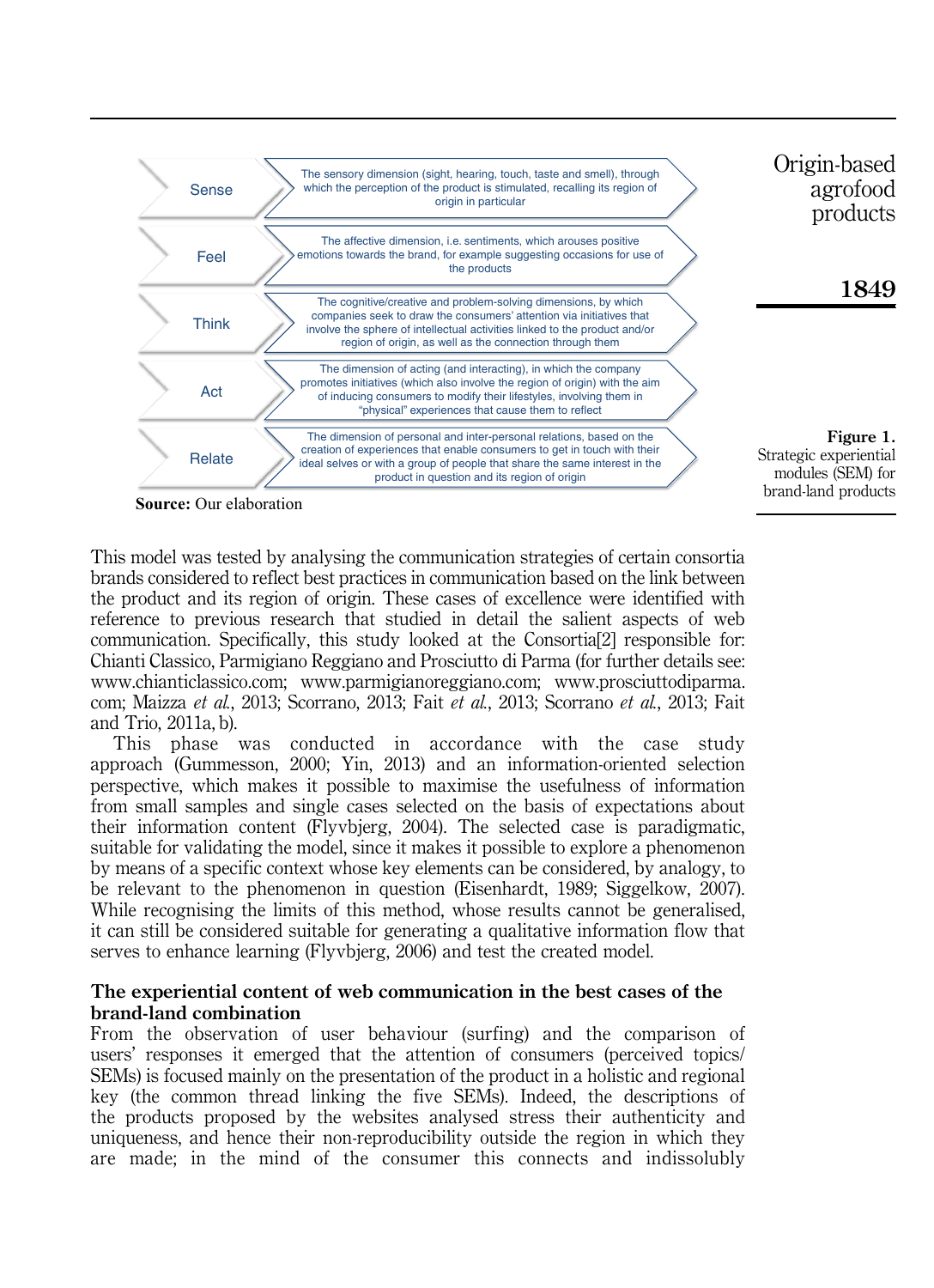binds the identity of the brand to the place of production (the land and the raw materials).

In the perception of the users who were interviewed, the experientially richest website is that of Parmigiano Reggiano (with a score of 5/5), followed by Chianti Classico (4/5) and then Prosciutto di Parma (3/5).

The analysis conducted shows that sense is the "module" that is most intensely perceived by users – as predicted by Pine and Gilmore (1999): "the more sensory an experience, the more memorable it will be". This is achieved above all by recourse to visual cues, but also to smells and flavours. Indeed, the textual, visual and audio-visual content focuses on:

- the region of origin, the product and the link between the two, by means of the description and images of the terroir (sight sense), its history and its comuni (districts) of production (see Chianti Classico: vines, hills, woods, fields in bloom, traditional rural buildings); and the structural and visual characteristics of the product and its production processes, highlighting its authenticity and uniqueness and educating consumers' smell/taste senses as to how they can recognise it (see Chianti Classico: vintage, bunch of grapes, colour of the product);
- the sounds of the production process (hearing sense), especially regarding the transformation of the product, therefore linked to both the region of origin (see Chianti Classico: sounds of nature, conversations of farmers busy harvesting the grapes) and the product (see Chianti Classico: bottle of wine being opened, serving the wine, clinking of bottles during the production process; images of the winery that evoke the silence and tranquillity of the locations; auditory analysis of the maturity of the cheeses of Parmigiano Reggiano); and the sounds of tradition (traditional feasts, special events, etc. – see Chianti Classico, Parmigiano Reggiano);
- the main "tangible" components (touch sense) that distinguish the product and make it immediately recognisable (for experts and ordinary consumers alike) (see Chianti Classico: consistency of the soil and bunches of grapes; Prosciutto di Parma: delicacy of the slice; Parmigiano Reggiano: master cheese-makers processing the raw material in order to transform it into the finished product in accordance with traditional rules); and
- the description of the product's aromas and fragrances (smell/taste sense), which are associated with the place of production understood in terms of its physical characteristics, i.e. the soil, climate, history and culture (see Chianti Classico: authenticity and uniqueness of the wine's bouquet; Parmigiano Reggiano, Prosciutto di Parma: processing and fire branding; olfactory analysis of the maturity of the product; appeal to the cool and natural state of the places where the product is matured).

The latter are hard to convey via the web but are communicated by videos which (e.g.) show the product's associations and the distinctive features of the region of origin in a wider sense, or teach the basic notions for correctly performing a sensory analysis of the product in an educational framework (the feel SEM). In this sense, all three case studies analysed effectively implement the above-mentioned stimuli, although the Chianti Classico website is held to be the most engaging (with a score of 5/5; Parmigiano Reggiano, 4/5; Prosciutto di Parma, 4/5).

**BFI** 118,8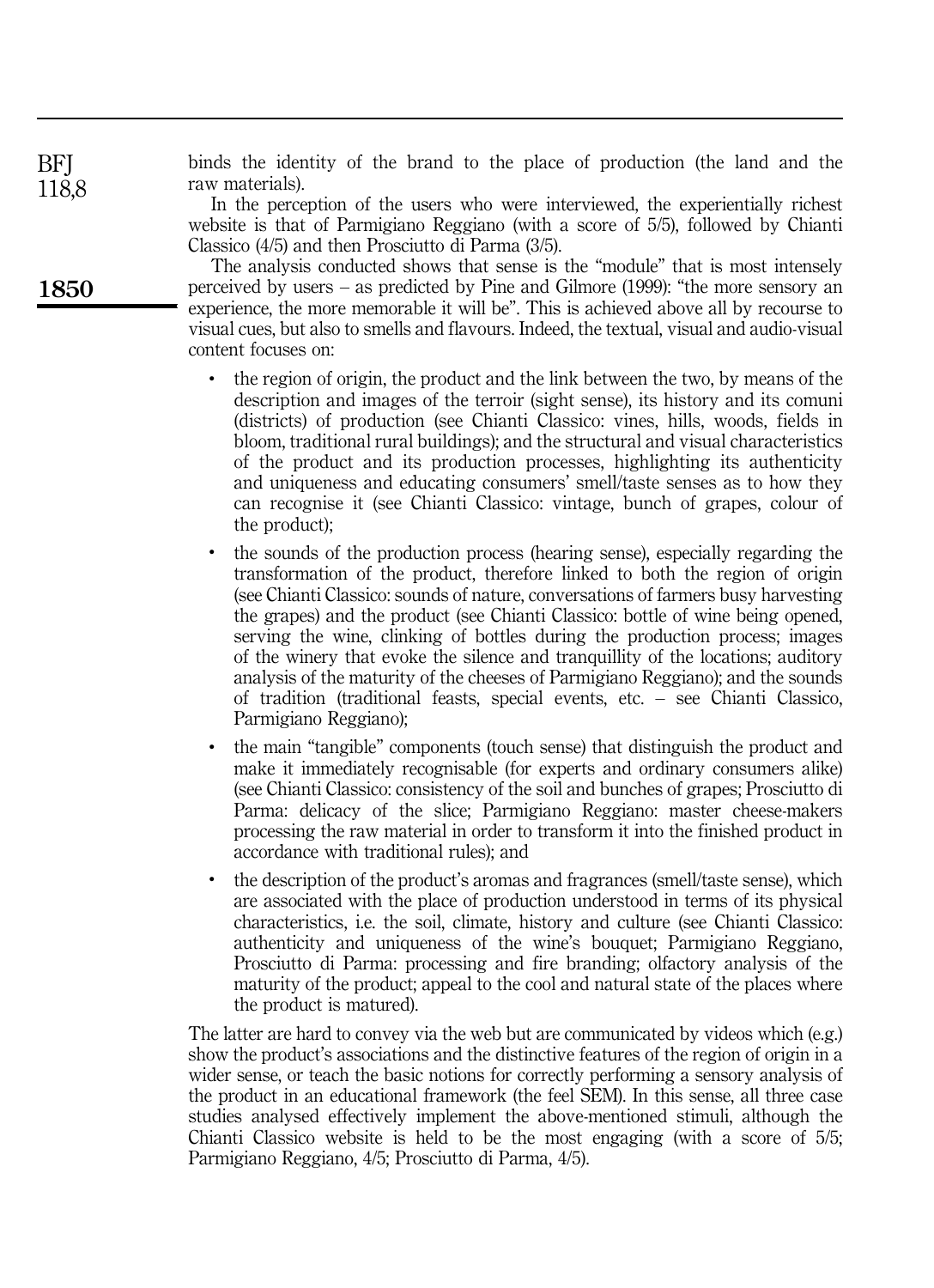A further element, held to be fundamental and particularly appreciated by the users, is the presentation of occasions in which the product can be used (again corresponding to the feel SEM). These are often linked to values that are particularly important to an individual, i.e. family and friends and self-fulfilment, which derives both from the recognition of one's identity, following a clearly defined lifestyle, and from being recognised and appreciated as such, becoming part of a group. As demonstrated by the score obtained, the Parmigiano Reggiano website contains numerous instances and appeals to this SEM (in which the Consorzio excels), which were readily perceived by the interviewees (with a score of 5/5). Note that this module has numerous inter-connections with the relate sphere (on which the verdict for Parmigiano Reggiano was also positive; a score of 5/5). Here, together with Chianti Classico (with a score of 5/5), the users were impressed by the events and the Academies, which seek to interest enthusiasts of the brand and its relative land, as well as to arouse the curiosity of potential new consumers.

With reference to the last modules to be examined, i.e. think and act (which were considered together given the substantial similarity of the two modules in the present case), it was seen that thanks to the appeal to the product's health properties and the Mediterranean diet, together with the promotion of a healthy lifestyle by means of events and the involvement of sports personalities, Parmigiano Reggiano again scores highly (5/5). In addition, the site provides the user with numerous angles from which to approach the "storytelling" of the product, which, together with the other SEMs cited above, creates engagement for the user.

The Prosciutto di Parma website was also highly appreciated, for emphasising the healthy aspect of the product.

To summarise, from the users' assessments it emerges that experiential content is an essential tool for establishing, strengthening and broadening the company-customer relationship. However, it prompts users to purchase (especially products that are representative of the brand-land connection), via the "sense", "feel" and "relate" SEMs, when it supports the creation of a fully fledged "culture of the product", which is probably partly thanks to the meaning that food has in the Italian context and more generally in the Mediterranean area. The experiential dimension must therefore encompass the region of origin, with the goal of inducing the consumer to enjoy the moment of consumption not solely of the product, but in a broader and more complete vision of the product-region relationship, i.e. brand-land.

#### Concluding summary and managerial implications

The observation that provided the starting point for this study concerns the importance for authentic agrofood products of showing their experiential aspects via the connection with their region of origin, in order to become well-known and increase their competitiveness (Mattia, 2004; Mattiacci and Zampi, 2004).

In this sense, the purpose of the research was to identify and evaluate the essential variables used to communicate the brand-land relationship using the web, and the consumer's ability to recognise, assess and recall the experiential aspects (sense, feel, think, act, relate) which emphasises it. In order to generate shared value, marketing strategies must operate in such a way that the differential effect of brand knowledge on the part of the consumer (Keller, 1993) does not depend on the value that the individual enterprises, products or regions have for the consumer in themselves, but rather on the recognisability of the synonymy of brand and land, i.e. the strong link between certain products and their place of production (Fait, 2010; Maizza and Iazzi, 2011; Maizza et al., 2013).

Origin-based agrofood products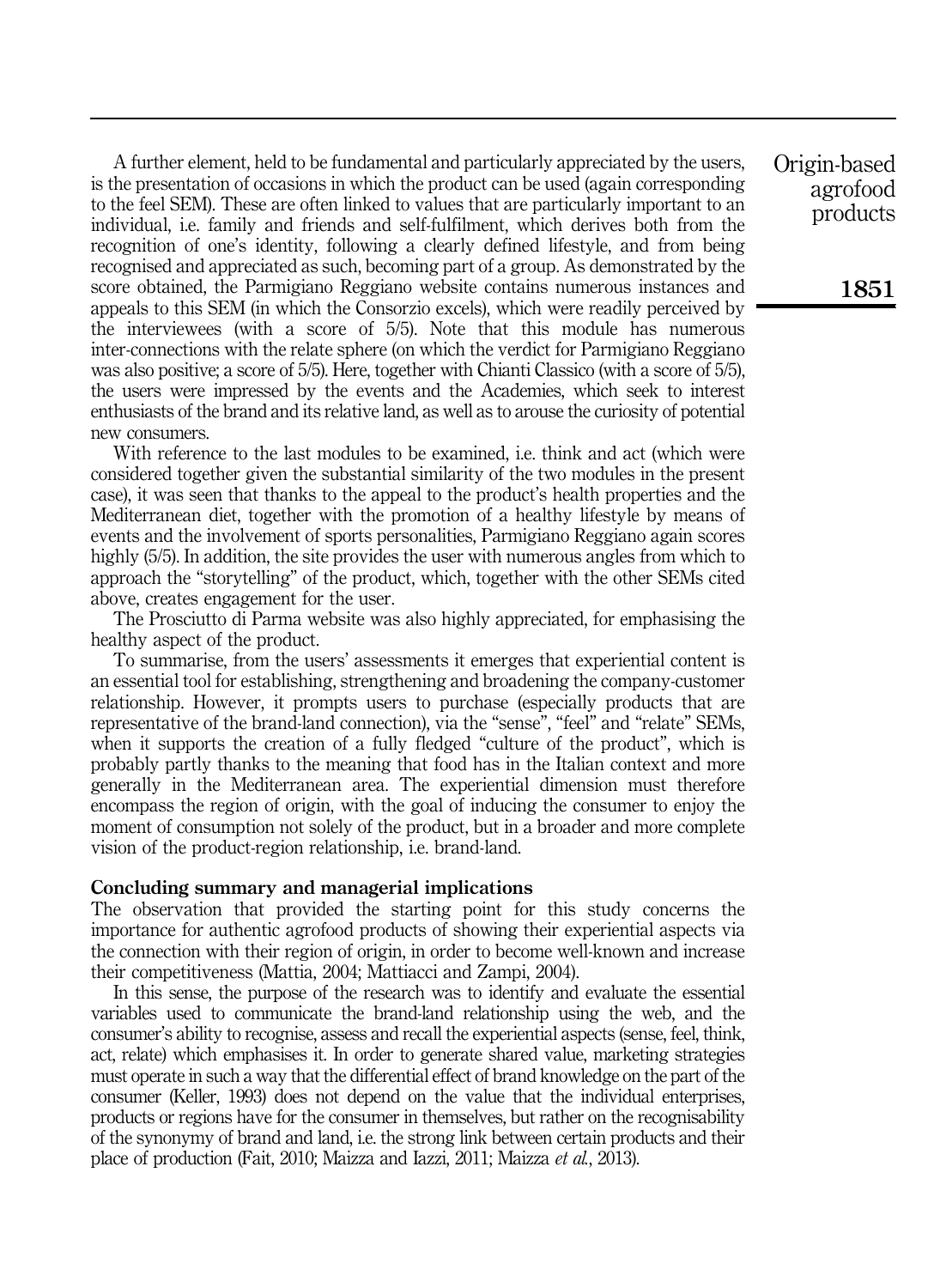The above-mentioned objective was achieved by means of the SObER model, the fruit of detailed studies based of experiential marketing (Schmitt, 1999a, b), which was tested using the focus group technique (user based) and verified with reference to certain consortia brands considered to reflect best practices in communication of the brand-land connection (Parmigiano Reggiano, Chianti Classico and Prosciutto di Parma).

The model highlighted the existence of certain more intensively perceived aspects, which were thus considered to be the drivers of online experiential communication: the "sense", "feel" and "relate" SEMs. Indeed, the examination showed that they support the creation of a fully fledged "culture of the product", as they are essential for establishing, strengthening and broadening the company-customer relationship with the goal of inducing the consumer to enjoy the moment of consumption not solely of the product, but in a broader and more complete vision of the product-region relationship.

It is easy to see that the internet can play a fundamental role in the marketing of these products via the sharing of experiential content by the producing companies, based on the "experience of production" (Rullani, 2000); the users, based on the experience gained in the physical place (whether this be the store or the production site). By adopting this approach in communication it is thus possible to involve other potential consumers via online and offline word-of-mouth communication (Prendergast et al., 2010; Solima, 2010; Riva, 2010), increasing the visibility of the products and their regions of origin in the international arena. This can have a positive impact on the behaviours and purchasing decisions of consumers and tourists alike (Lau and Ng, 2001).

Consider other similar initiatives (e.g. "Eataly"), whose objective is to involve consumers in an evocative atmosphere in which product and location combine to generate an original, emotional and memorable experience so that they may become, thanks to word-of-mouth communication, both producers and consumers of information.

To summarise, the study made it possible to verify that the emotional element can be communicated and perceived (even unconsciously), thereby enabling products with a high cognitive and experiential content (as in the case of place-based products) to gain a high profile and thus greater competitiveness in the international context.

The application of the chosen methodology is argued to be replicable in contexts other than the one investigated here, since it makes it possible to first identify the basic elements of the experiential dimension and then assess them by means of user-based focus groups. Indeed, has been pointed out that in online communication, experiential content represents a new frontier, generating opportunities (enhanced by the evolution of computer technology) that appear to be numerous and fruitful for both marketing studies and managerial applications.

This paper is part of a recent group of studies analysing the emotional perception of website communication. It may thus be affected by the limited empirical verification of the proposed model, which will continue to be refined in subsequent studies.

#### **Notes**

- 1. The final score was obtained by calculating the median of the scores assigned for each case study. The median expresses the central value of an ordered set of non-parametric data. It is not affected by the presence of extreme data, i.e. outliers with reference to the distribution of the data values (De Luca, 2007).
- 2. The Consortia are producers' associations responsible for safeguarding and promoting authentic food products. In Italy, they defend the characteristics of local products and promote a range of elements and traditions from a managerial perspective, in both the local and the global context (Fait and Trio, 2011a, b; Scorrano, 2013).

**BFI** 118,8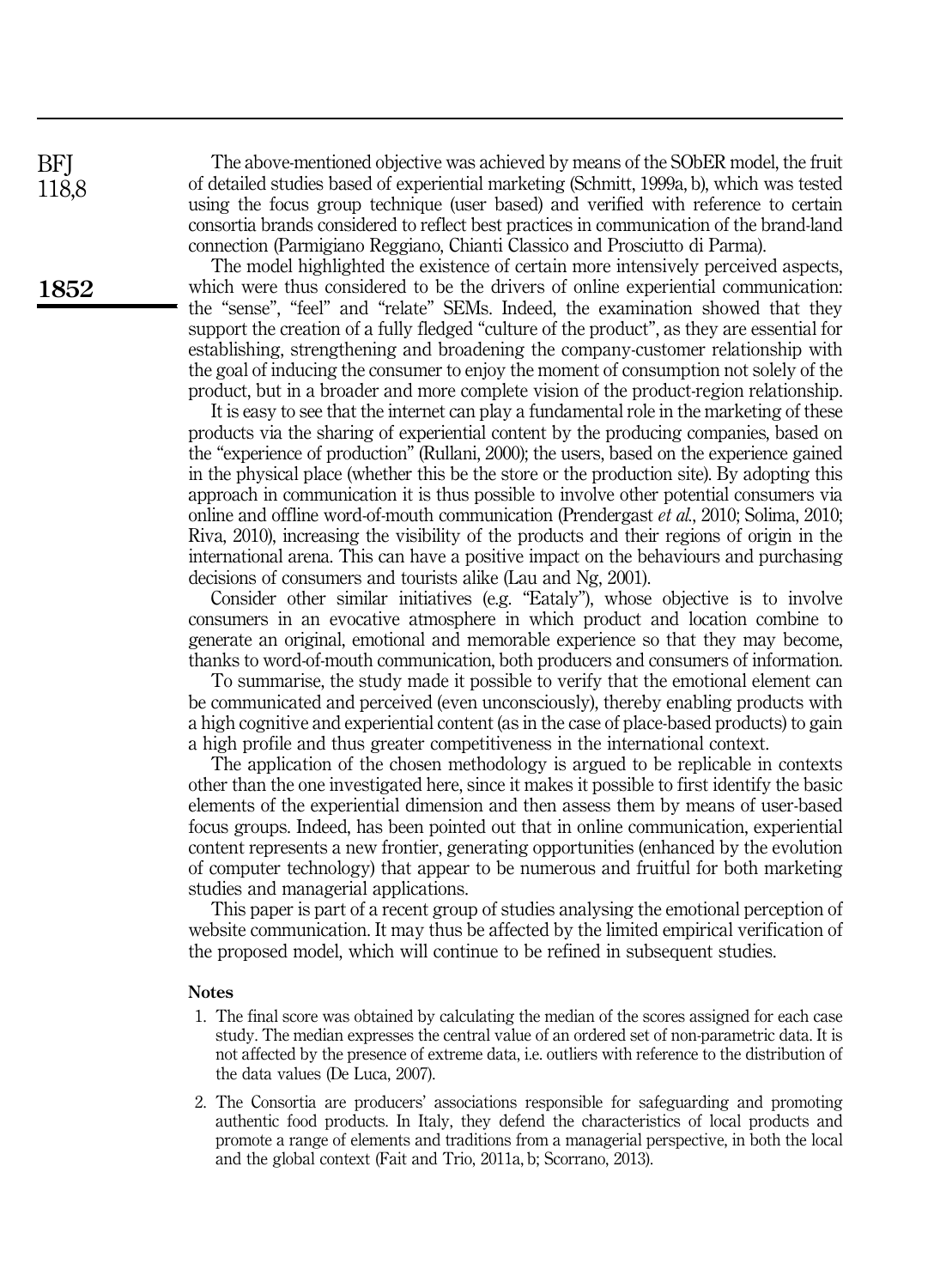| References                                                                                                                                                                                                                                                                                              | Origin-based         |
|---------------------------------------------------------------------------------------------------------------------------------------------------------------------------------------------------------------------------------------------------------------------------------------------------------|----------------------|
| Antonelli, G. (2003), "Il ruolo del marketing territoriale per una migliore valorizzazione dei<br>prodotti agro-alimentari", in Basile, F. (Ed.), The Integration of European Agricultures and<br><i>the Reform of Common Market Organizations, DISEAE, Catania.</i>                                    | agrofood<br>products |
| Antonelli, G. (2006), La valorizzazione dell'offerta agricola tra territorio e mercato: un approccio di<br>marketing, INEA, Roma.                                                                                                                                                                       |                      |
| Arfini, F., Belletti, G. and Marescotti, A. (2010), "Prodotti tipici e denominazioni geografiche:<br>strumenti di tutela e valorizzazione", Tellus, Roma.                                                                                                                                               | 1853                 |
| Asebo, K., Jervell, A.M., Lieblein, G., Svennerud, M. and Francis, C. (2007), "Farmer and consumer<br>attitudes at farmers markets in Norway", <i>Journal of Sustainable Agriculture</i> , Vol. 30 No. 4,<br>pp. 67-93.                                                                                 |                      |
| Avermaete, T., Viaene, J., Morgan, E.J., Pitts, E., Crawford, N. and Mahon, D. (2004),<br>"Determinants of product and process innovation in small food manufacturing firms",<br>Trends in Food Science & Technology, Vol. 15 No. 10, pp. 474-483.                                                      |                      |
| Bérard, L. and Marchenay, P. (2004), Les produits de terroir: entre cultures et règlements,<br>CNRS, Paris.                                                                                                                                                                                             |                      |
| Berthon, P., Pitt, L. and Watson, R.T. (1996b), "Re-surfing W3: research perspectives on<br>marketing communication and buyer behaviour on the Worldwide Web", International<br><i>Journal of Advertising</i> , Vol. 15 No. 4, pp. 287-301.                                                             |                      |
| Berthon, P., Pitt, L.F. and Watson, R.T. (1996a), "The World Wide Web as an advertising<br>medium", <i>Journal of Advertising Research</i> , Vol. 36 No. 1, pp. 43-54.                                                                                                                                  |                      |
| Bertozzi, L. (1998), "Tipicidad alimentaria y dieta mediterranea", in Medina, A., Medina, F. and<br>Colesanti, G. (Eds), El color de la alimentacion mediterranea. Elementos sensoriales y<br>culturales de la nutricion, Icaria, Barcelona, pp. 15-41.                                                 |                      |
| Bezjian-Avery, A., Calder, B. and Iacobucci, D. (1998), "New media interactive advertising vs<br>traditional advertising", <i>Journal of Advertising Research</i> , Vol. 38 No. 4, pp. 23-32.                                                                                                           |                      |
| Caroli, M.G. (2006), Il marketing territoriale. Strategie per la competitività sostenibile del territorio,<br>FrancoAngeli, Milano.                                                                                                                                                                     |                      |
| Chambers, S., Lobb, A., Butler, L., Harvey, K. and Traill, W.B. (2007), "Local, national and<br>imported foods: a qualitative study", <i>Appetite</i> , Vol. 49 No. 1, pp. 208-213.                                                                                                                     |                      |
| Chaudhuri, A. and Holbrook, M.B. (2001), "The chain of effects from brand trust and brand<br>affect to brand performance: the role of brand loyalty", <i>Journal of Marketing</i> , Vol. 65 No. 2,<br>pp. 81-93.                                                                                        |                      |
| Chryssochoidis, G., Krystallis, A. and Perreas, P. (2007), "Ethnocentric beliefs and country-of-origin<br>(COO) effect: impact of country, product and product attributes on Greek consumers'<br>evaluation of food products", <i>European Journal of Marketing</i> , Vol. 41 Nos 11/12, pp. 1518-1544. |                      |
| De Luca, A. (2007), Dizionario tematico. Marketing quantitativo. Guida agli strumenti di analisi<br><i>statistica del mercato, Vol. 669, FrancoAngeli, Milano.</i>                                                                                                                                      |                      |
| Eisenhardt, K.M. (1989), "Building theories from case study research", <i>The Academy of</i><br>Management Review, Vol. 14 No. 4, pp. 532-550.                                                                                                                                                          |                      |
| Fait, M. (2010), "Brand-land equity nei territori del vino", Mercati e Competitività, Vol. 3 No. 3,<br>pp. 119-140.                                                                                                                                                                                     |                      |
| Fait, M. and Trio, O. (2011a), "Da denominazione d'origine a marca: riflessioni su alcune esperienze<br>consortili nell'agroalimentare", Micro & Macro Marketing, Vol. 20 No. 3, pp. 569-588.                                                                                                           |                      |
| Fait, M. and Trio, O. (2011b), "Il ruolo dei marchi e dei Consorzi di tutela per la competitività delle<br>produzioni tipiche agroalimentari", Proceedings of 10th International Marketing Trends                                                                                                       |                      |

Conference, Paris, 20-22 January.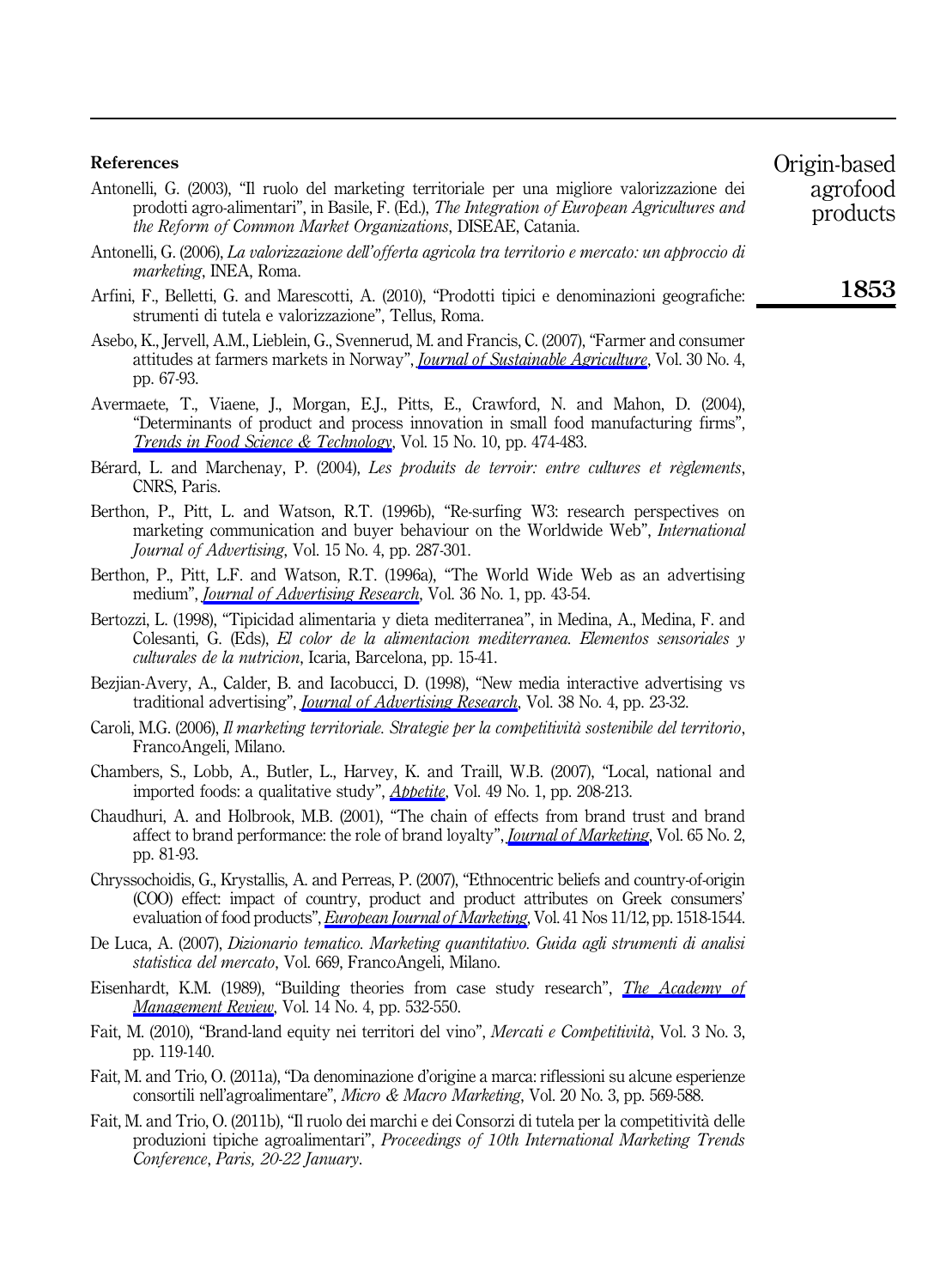| BFJ<br>118,8 | Fait, M., Iazzi, A., Trio, O. and Iaia, L. (2013), "Social web communication and CRM in the<br>marketing strategies of wine enterprises", Journal of Economic Behavior, Vol. 3 No. 1,<br>pp. 103-116.                                                                                  |
|--------------|----------------------------------------------------------------------------------------------------------------------------------------------------------------------------------------------------------------------------------------------------------------------------------------|
|              | Fandos, C. and Flavián, C. (2006), "Intrinsic and extrinsic quality attributes, loyalty and<br>buying intention: an analysis for a PDO product", <i>British Food Journal</i> , Vol. 108 No. 8,<br>pp. 646-662.                                                                         |
| 1854         | Ferraresi, M. and Schmitt, B.H. (2006), Marketing esperienziale. Come sviluppare l'esperienza di<br><i>consumo</i> , Franco Angeli, Milano.                                                                                                                                            |
|              | Flyvbjerg, B. (2004), "Five misunderstandings about case-study research", in Seale, C., Gobo, G.,<br>Gubrium, J.F. and Silverman, D. (Eds), Qualitative Research Practice, Sage Publications Inc.,<br>Thousand Oaks, CA, pp. 420-434.                                                  |
|              | Flyvbjerg, B. (2006), "Five misunderstandings about case-study research", <i>Qualitative Inquiry</i> ,<br>Vol. 12 No. 2, pp. 219-245.                                                                                                                                                  |
|              | Gilmore, J.H. and Pine, B.J. (2009), <i>Authenticity: What Consumers Really Want</i> , Harvard Business<br>Review Press, Boston, MA.                                                                                                                                                   |
|              | Gummesson, E. (2000), Qualitative Methods in Management Research, Sage Publications Inc.,<br>Thousand Oaks, CA.                                                                                                                                                                        |
|              | Hirschman, E.C. and Holbrook, M.B. (1982), "Hedonic consumption: emerging concepts, methods<br>and propositions", <i>Journal of Marketing</i> , Vol. 46 No. 3, pp. 92-101.                                                                                                             |
|              | Hoffman, D.L. and Novak, T.P. (1996), "Marketing in hypermedia computer-mediated<br>environments: conceptual foundations", <i>Journal of Marketing</i> , Vol. 60 No. 3, pp. 50-68.                                                                                                     |
|              | Holbrook, M.B. (1980), "Some preliminary notes on research in consumer esthetics", <i>Advances in</i><br>Consumer Research, Vol. 7 No. 1, pp. 104-108.                                                                                                                                 |
|              | Ilbery, B. and Kneafsey, M. (1999), "Niche markets and regional speciality food products<br>in Europe: towards a research agenda", <i>Environment and Planning</i> , Vol. 31 No. 12,<br>pp. 2207-2222.                                                                                 |
|              | Jordana, J. (2000), "Traditional foods: challenges facing the European food industry", Food<br>Research International, Vol. 33 Nos 3-4, pp. 147-152.                                                                                                                                   |
|              | Keller, K.L. (1993), "Conceptualizing, measuring, and managing customer-based brand equity",<br><i>Journal of Marketing</i> , Vol. 57 No. 1, pp. 1-22.                                                                                                                                 |
|              | Lau, G.T. and Ng, S. (2001), "Individual and situational factors influencing negative word-of-<br>mouth behaviour", <i>Canadian Journal of Administrative Sciences/Revue Canadienne des</i><br>Sciences de l'Administration, Vol. 18 No. 3, pp. 163-178.                               |
|              | Maizza, A. and Iazzi, A. (2011), "International marketing strategies for the Italian agrofood districts",<br>Proceedings of 10th International Marketing Trends Conference, Paris, 20-22 January.                                                                                      |
|              | Maizza, A., Iazzi, A. and Santovito, S. (2003), "Il ruolo della distribuzione moderna per la<br>definizione di un sistema del tipico", Proceedings of XXV Convegno AIDEA, Giuffrè, Roma,<br>Milano, pp. 371-404.                                                                       |
|              | Maizza, A., Scorrano, P., Iaia, L. and Cavallo, F. (2013), "Web communication e experiential<br>concept store per i tipici dell'agroalimentare", Proceedings of X Convegno Annuale della<br>Società Italiana di Marketing Smart life: dall'innovazione tecnologica al mercato, Milano. |
|              | Mastroberardino, P. (2004), Contributi sul tema dei sistemi turistici locali, Edizioni Scientifiche<br>Italiane, Napoli.                                                                                                                                                               |
|              | Mattia, G. (2004), "Balsamic vinegar of Modena: from product to market value: competitive<br>strategy of a typical Italian product", <i>British Food Journal</i> , Vol. 106 Nos 10-11, pp. 722-745.                                                                                    |
|              | Mattiacci, A. and Zampi, V. (2004), "Brunello di Montalcino: how a typical wine could revive a<br>poor country-village", British Food Journal, Vol. 106 Nos 10-11, pp. 767-778.                                                                                                        |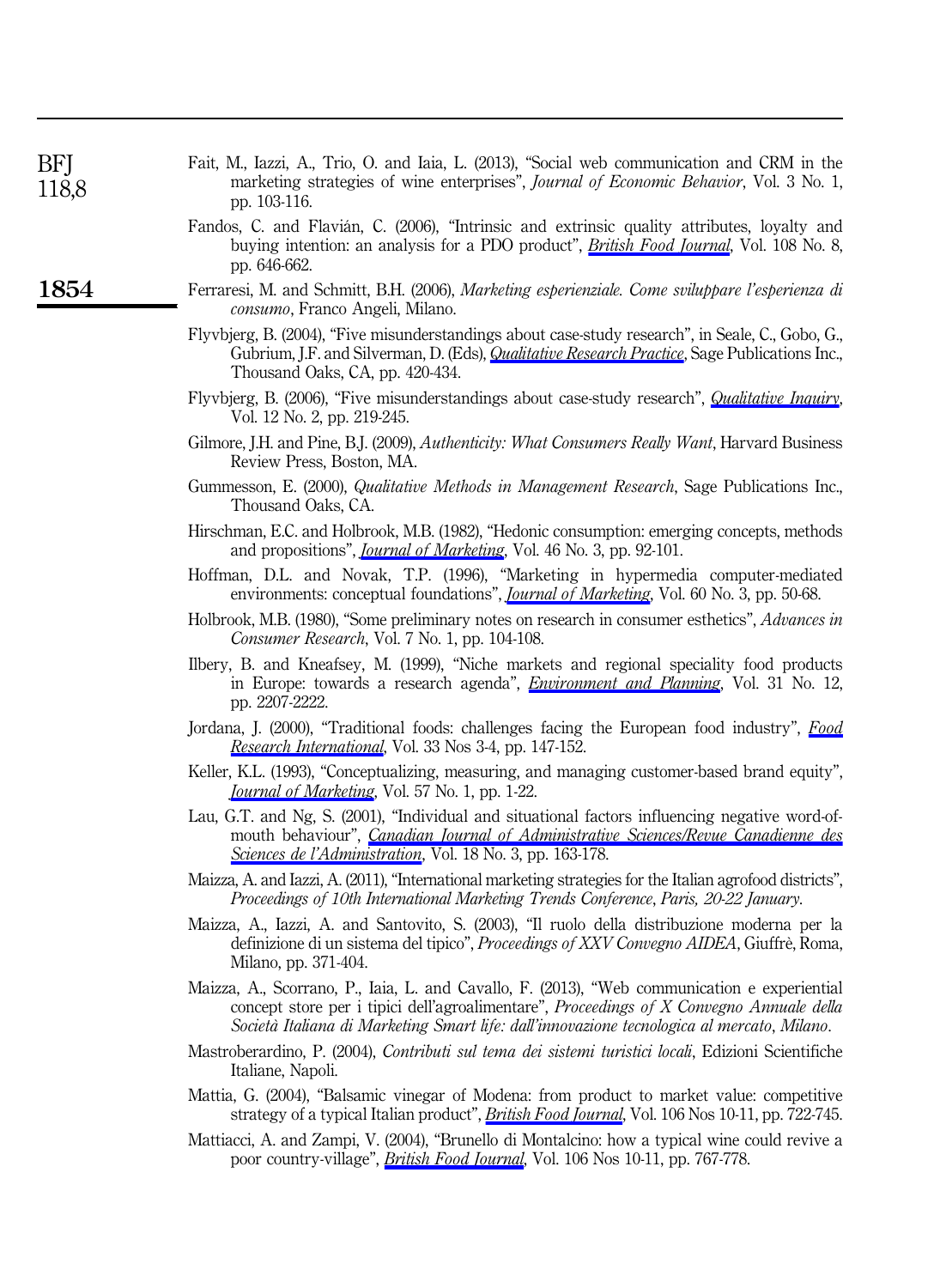- Mich, L. (2007), "La valutazione della qualità dei siti Web", in Rocca Longo, M., Pierantonelli, C. and Liebman Parrinello, G. (Eds), La comunicazione turistica. Viaggi reali e virtuali fra storia e futuro, Edizioni Kappa, Roma, pp. 403-414.
- Nosi, C. and Zanni, L. (2004), "Moving from 'typical products' to 'food-related services': the slow food case as a new business", *[British Food Journal](http://www.emeraldinsight.com/action/showLinks?system=10.1108%2F00070700410561388)*, Vol. 106 Nos 10-11, pp. 779-792.
- Novak, T.P., Hoffman, D.L. and Yung, Y.F. (2000), "Measuring the customer experience in online environments: a structural modeling approach", [Marketing Science](http://www.emeraldinsight.com/action/showLinks?crossref=10.1287%2Fmksc.19.1.22.15184&isi=000087056200003), Vol. 19 No. 1, pp. 22-42.
- Pencarelli, T. and Forlani, F. (2006), "Il marketing dei prodotti tipici nella prospettiva dell'economia delle esperienze" in Atti del Convegno Internazionale "Le tendenze del Marketing", Università Ca' Foscari Venezia, Venice.
- Peterson, R.A. and Jolibert, A.J. (1995), "A meta-analysis of country-of-origin effects", *[Journal of](http://www.emeraldinsight.com/action/showLinks?crossref=10.1057%2Fpalgrave.jibs.8490824&isi=A1995TP45200008)* [International Business Studies](http://www.emeraldinsight.com/action/showLinks?crossref=10.1057%2Fpalgrave.jibs.8490824&isi=A1995TP45200008), Vol. 26 No. 4, pp. 883-900.
- Pine, B.J. and Gilmore, J.H. (1999), The Experience Economy. Work is Theatre & Every Business a Stage, Harvard Business School Press, Boston, MA.
- Prendergast, G., Ko, D. and Yuen, S.Y.V. (2010), "Online word of mouth and consumer purchase intentions", [International Journal of Advertising](http://www.emeraldinsight.com/action/showLinks?crossref=10.2501%2FS0265048710201427&isi=000285656500002), Vol. 29 No. 5, pp. 687-708.
- Risku-Norja, H., Hietala, R. and Virtanen, H. (2008), "Localisation of primary food production in Finland: production potential and environmental impacts of food consumption patterns", [Agricultural and Food Science](http://www.emeraldinsight.com/action/showLinks?crossref=10.2137%2F145960608785328233&isi=000258281000003), Vol. 17 No. 2, pp. 127-145.
- Riva, G. (2010), I Social Network, Il Mulino, Milano.
- Rodgers, S. and Thorson, E. (2000), "The interactive advertising model: how users perceive and process online ads", *[Journal of Interactive Advertising](http://www.emeraldinsight.com/action/showLinks?crossref=10.1080%2F15252019.2000.10722043)*, Vol. 1 No. 1, pp. 41-60.
- Rodgers, S., Wang, Y., Rettie, R. and Alpert, F. (2007), "The web motivation inventory: replication, extension and application to internet advertising", *[International Journal of Advertising](http://www.emeraldinsight.com/action/showLinks?isi=000251430200003)*, Vol. 26 No. 4, pp. 447-476.
- Roth, M.S. and Romeo, J.B. (1992), "Matching product category and country image perceptions: a framework for managing country-of-origin effects", *[Journal of International Business](http://www.emeraldinsight.com/action/showLinks?crossref=10.1057%2Fpalgrave.jibs.8490276&isi=A1992JT17500005)* [Studies](http://www.emeraldinsight.com/action/showLinks?crossref=10.1057%2Fpalgrave.jibs.8490276&isi=A1992JT17500005), Vol. 23 No. 3, pp. 477-497.
- Rullani, E. (2000), "Crescita e innovazione nel made in Italy", in Quadrio Curzio-Fortis, M. (Ed.), Il Made in Italy oltre il 2000, Il Mulino, Bologna, pp. 159-176.
- Schmitt, B.H. (1999a), *Experiential Marketing*, The Free Press, New York, NY.
- Schmitt, B.H. (1999b), "Experiential marketing", *[Journal of Marketing Management](http://www.emeraldinsight.com/action/showLinks?crossref=10.1362%2F026725799784870496)*, Vol. 15 Nos 1-3, pp. 53-67.
- Schmitt, B.H. (2003), *Customer Experience Management*, John Wiley & Sons, NJ.
- Scorrano, P. (2013), "Communicate 'global'-Consume 'local'. Le produzioni agroalimentari tipiche nel Web", Sinergie Italian Journal of Management, Vol. 92, pp. 25-48.
- Scorrano, P., Maizza, A., Rosato, P. and Gravili, S. (2013), "The contribution of web communication to agri-food smes competitiveness. A comparison between Italian and English speaking websites", Proceedings of 6th Annual EuroMed Conference "Confronting Contemporary Business Challenges through Management Innovation", Estoril, Portugal, 23-24 September.
- Siano, A. (2001), "Marketing e comunicazione nelle strategie degli enti di promozione del territorio", Sinergie Italian Journal of Management, Vol. 19 No. 54, pp. 219-239.
- Siano, A., Vollero, A. and Confetto, M.G. (2008), "Governance struttura sistema: un modello di management della comunicazione per il marketing territoriale", VII International Congress Conference Proceedings "Marketing Trends", Università "Ca' Foscari", Venice, 17-19 January.

Origin-based agrofood products